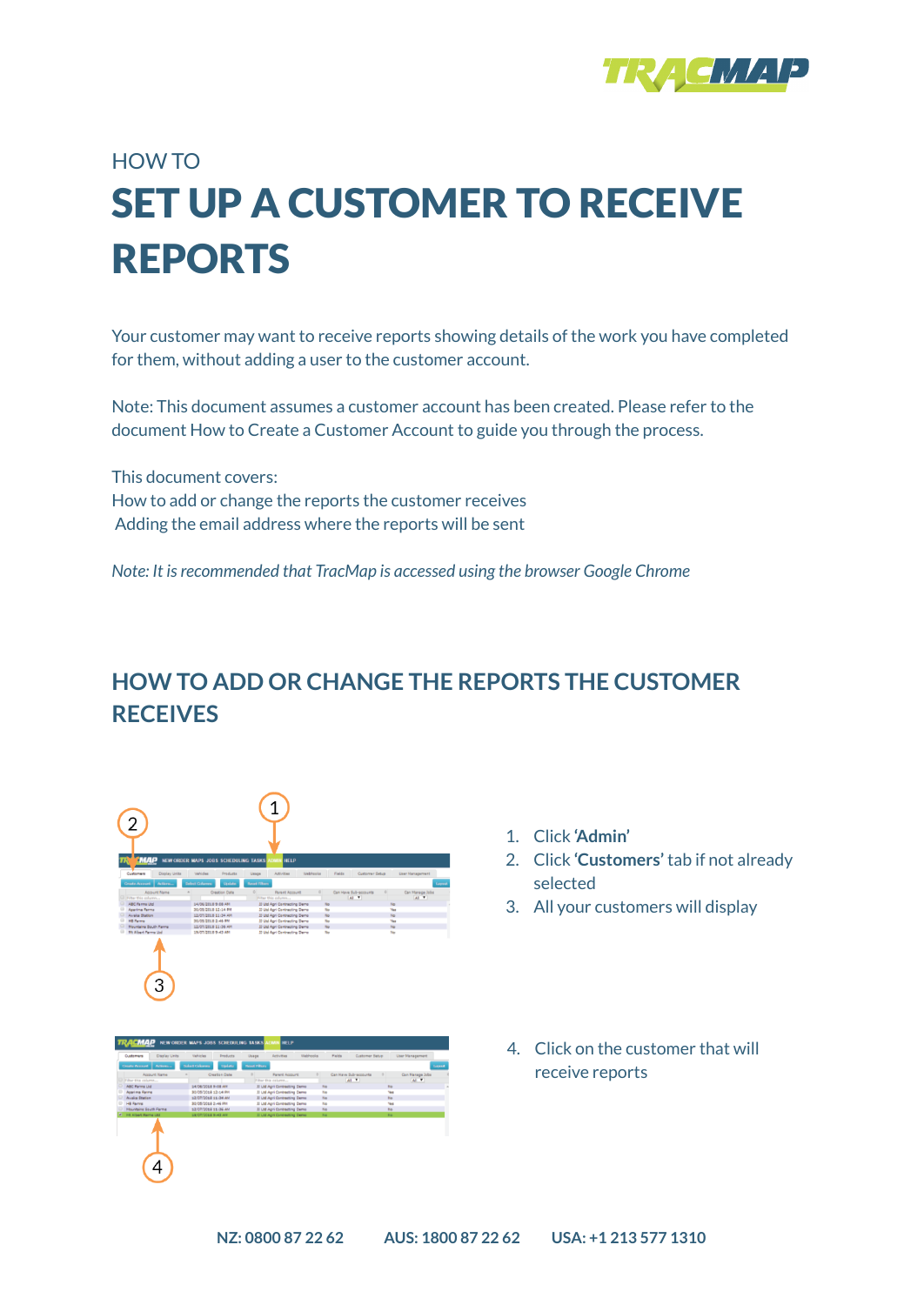

- 5. If there is no default report set assigned, or to change the default report set the customer receives, hover over the report set name.
- 6. Click on the **pencil icon**
- 7. Click the dropdown arrow that appears

8. Select the report set for the customer

9. Click **'Save'**

Mt Albert Farms Ltd **Switch To Edit Notificati** Can Have Sub-accounts<br>Can Manage Jobs Account ID 82369 Account Name Mt Albert Farms Ltd Emails N/A Auto Complete Orders No Phone N/A Parent Account JJ La Agri Contracting D... Creation Date 19/07/2018 9:43 AM Default Report None Last Activity N/A Users N/A 6